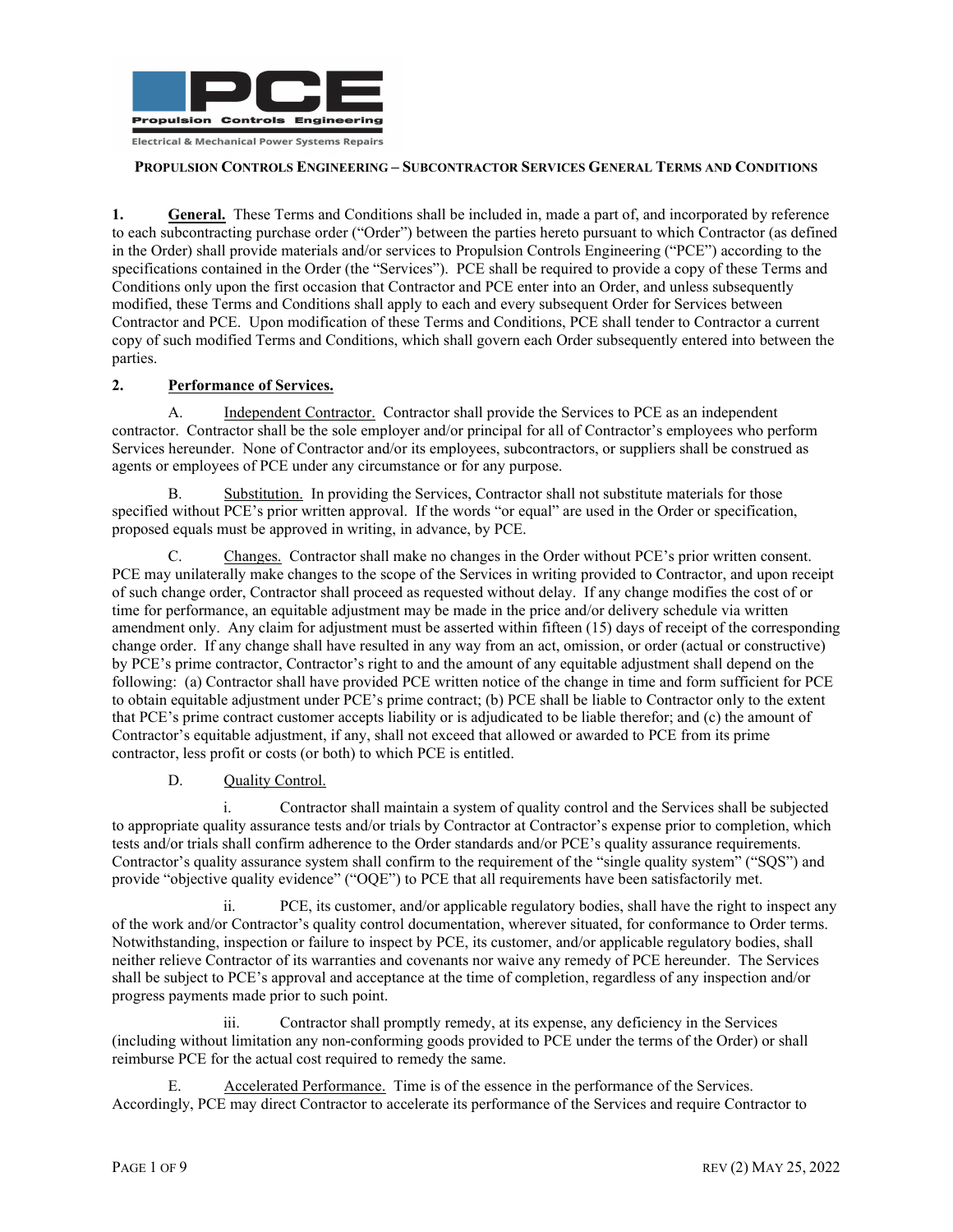

incur overtime and/or premium days. Upon such request from PCE, Contractor shall so accelerate its performance, and PCE shall pay an additional amount equal only to the premium portion occasioned by such overtime or premium pay (e.g., the difference between regular pay and overtime pay for the period during which the Services are accelerated). If Contractor is behind schedule (as specified in the Order or any document incorporated herein by reference) in breach of the Order and/or these Terms and Conditions, PCE may, in addition to any other remedy hereunder, order accelerated performance pursuant to this paragraph; provided that Contractor shall bear the expense of the premium portion of any overtime or premium pay necessary to bring the performance of the Services back onto the applicable schedule(s).

F. Shipment. All goods subject to this Order must be shipped to PCE via the route that is most expeditious to the schedule or as otherwise specified by PCE, failing which, the difference in carriage and extra cost of drayage will be charged to Contractor's account.

**3. Pricing, Invoicing, and Payment.** Contractor will be paid for Services actually performed at the prices stated in the Order, less any deduction(s) herein provided, upon submission of invoices and supporting documentation in such form as PCE may reasonably request from time to time. A properly executed Certificate of Completion ("COC") must accompany all subcontractor invoices submitted for payment. A COC must be properly signed as indicated on document and all Objective Quality Evidence (OQE) must be submitted and accepted by the quality assurance department before further processing can occur. *Seller shall submit a final invoice within fortyfive (45) calendar days of work completion. Propulsion Controls Engineering will not process any late invoices exceeding this period.* Properly documented invoices submitted in accordance with these Terms and Conditions shall be paid in accordance with the NET terms identified on the Purchase Order (PO).

## **4. Contractor's Representations, Warranties, and Covenants.**

# A. General Warranties.

i. Performance of Services. All Services shall be performed in a diligent, professional, and workmanlike manner, with time being of the essence. All Services shall be performed in conformity with the Order, any Incorporated Provisions, and all relevant specifications, plans, and drawings, and otherwise in accordance with good commercial practice. All Services shall be free from defect or deficiency in workmanship. All materials used shall be new, the best of their respective kinds, free from defects, and of a merchantable quality and fit for the intended purposes. If required by PCE, evidence of the kind and quality of material shall be provided.

ii. Licenses and Permits. All permits, authorizations, and licenses required in connection with Contractor's performance of the Services shall be obtained and maintained by Contractor at its separate expense. Contractor shall at all times perform the Services in conformity with applicable federal, state, and local laws, rules, and regulations.

# B. Employee Requirements.

i. Background Checks. Contractor will perform and provide such background checks and clearance procedures as PCE may reasonably require from time to time in order to obtain and/or maintain security clearance for Contractor employee access to specific PCE worksites, including without limitation, facilities owned or operated by the United States armed forces and/or those of PCE's prime contractors. Contractor shall perform such background checks in compliance with applicable federal, state, and local laws, rules, and regulations. Contractor shall retain all documents relating to such background checks for at least two (2) years from completion of the Services. Upon request by PCE, and as permitted by applicable law, Contractor shall promptly provide PCE with copies of all such documents for employees assigned to perform the Services.

ii. Drug Screening. PCE facilities are drug-free and in compliance with the Drug-Free Workplace Act of 1988. Contractor shall drug test each employee providing Services and each such employee must be drug free at all times while engaged in performing the Services. PCE maintains the right to audit Contractor's drug test results at any time. Contractor shall perform such testing in compliance with applicable federal, state, and local laws, rules, and regulations. Contractor shall retain all documents relating to such testing for at least two (2)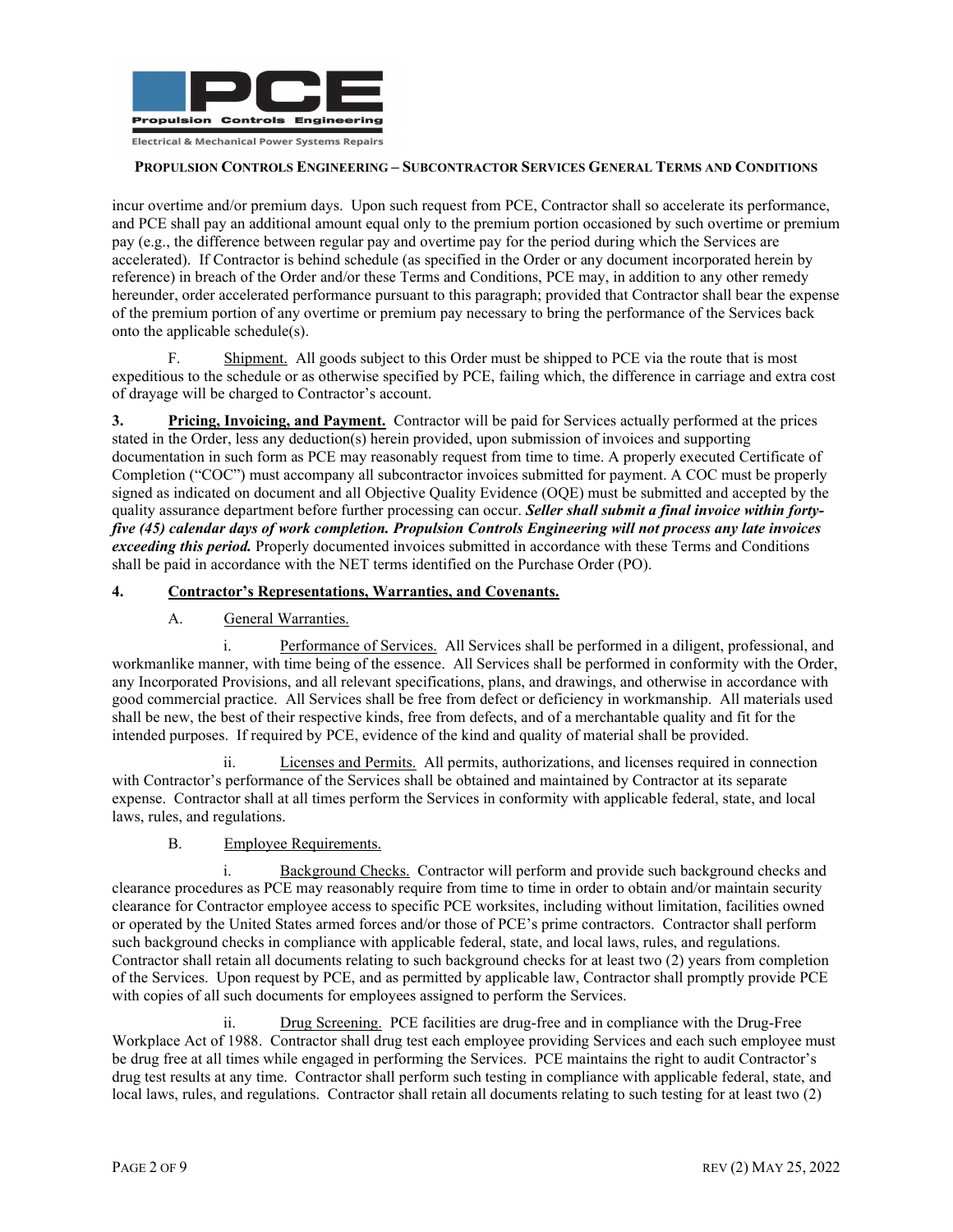

years from completion of the Services. Upon request by PCE, and as permitted by applicable law, Contractor shall promptly provide PCE with copies of all such documents for employees assigned to perform the Services.

- C. Contractor Covenants.
	- i. Insurance.

a. Contractor shall, at its expense, maintain the following insurances while performing hereunder: (i) standard Insurance Service Office commercial general liability insurance that includes contractors' liability, products/completed operations, bodily injury, and contractual liability coverage, with limits of at least \$1,000,000 per occurrence; (ii) automotive liability insurance with limits of at least \$1,000,000 per occurrence; (iii) all-risk property insurance on all tools, equipment, materials, and other personal property of Contractor and its subcontractors (if any); and (iv) standard workers' compensation and employers' liability insurance applicable to all jurisdictions in which the Services will be performed, covering all employees of Contractor and its subcontractors, and extended to the Outer Continental Shelf Lands Act and/or Longshore and Harbor Workers' Compensation Act, as applicable, with statutory limits for workers' compensation and limits of \$1,000,000 per occurrence for employers' liability.

b. Contractor shall provide PCE with certificate(s) of insurance evidencing the insurance requirements which shall be delivered to PCE in accompaniment with Terms and Conditions; renewals thereof sent to PCE upon expiration of the respective policy terms. PCE shall be named as an additional insured with respect to the Services performed by Contractor under the insurance identified in clauses (i) and (ii) of Section  $4(C)(i)(a)$ , above, which policies shall include provisions requiring at least thirty (30) days notice to PCE prior to cancellation. The insurances identified in clauses (iii) and (iv) of Section  $4(C)(i)(a)$ , above, shall be specifically endorsed to provide a waiver of subrogation in favor of PCE, its owners, officers, agents, and employees, PCE's prime contractor, the vessel(s) to which the Services pertain, and the owner(s) of such vessel(s). Each policy shall be upon forms and with underwriting security approved by PCE. In the event that Contractor fails to maintain an insurance as required, an insurance fails for any reason (including breach of warranty or policy condition), or an insurer otherwise refuses or is unable to pay, Contractor shall act as self-insurer with respect thereto, accept and pay claims that would have otherwise been submitted to such insurer, and indemnify, defend, and hold PCE harmless (including legal fees and costs) for, against, and from any loss, damage, expense, claim, liability, or suit resulting from such failure or nonpayment.

c. Notices and certificates regarding insurance policies shall be provided in writing to your local office for Propulsion Controls Engineering (PCE), Attention: Insurance Requirements.

ii. Legal Compliance. Contractor and its employees shall comply with all applicable present and future federal, state, and local laws, rules, regulations, and orders, as they relate to the Services, Contractor, or Contractor's employees. Without limiting the foregoing:

a. ITAR/EAR. Contractor and its employees must adhere to all requirements contained in the International Traffic and Arms Regulations ("ITAR"), 22 C.F.R. Subchapter M, Parts 120-130 and Export Administration Regulations ("EAR"), 15 C.F.R. §§ 730-774. While working at PCE facilities, Contractor's employees may have access to technical documents for both military and commercial contracts. Contractor is solely responsible for reading, understanding, and compliance with the ITAR and EAR by it and its employees.

b. Hazardous Materials. Contractor and its employees shall comply with all applicable federal, state, and local laws, rules, and regulations applicable to the management and disposal of hazardous waste, including without limitation the Resource Conservation and Recovery Act ("RCRA"). Contractor shall obtain, maintain, and implement its own certifications, permits, and operating manuals and training required by federal, state, and local law, and shall ensure compliance with the same. Contractor shall likewise comply with applicable laws for water quality, air quality, and pollution control in connection with its performance of the Services. Hazardous waste shall be identified and properly labeled. Hazardous waste must be placed in containers designed and used for collection of such materials.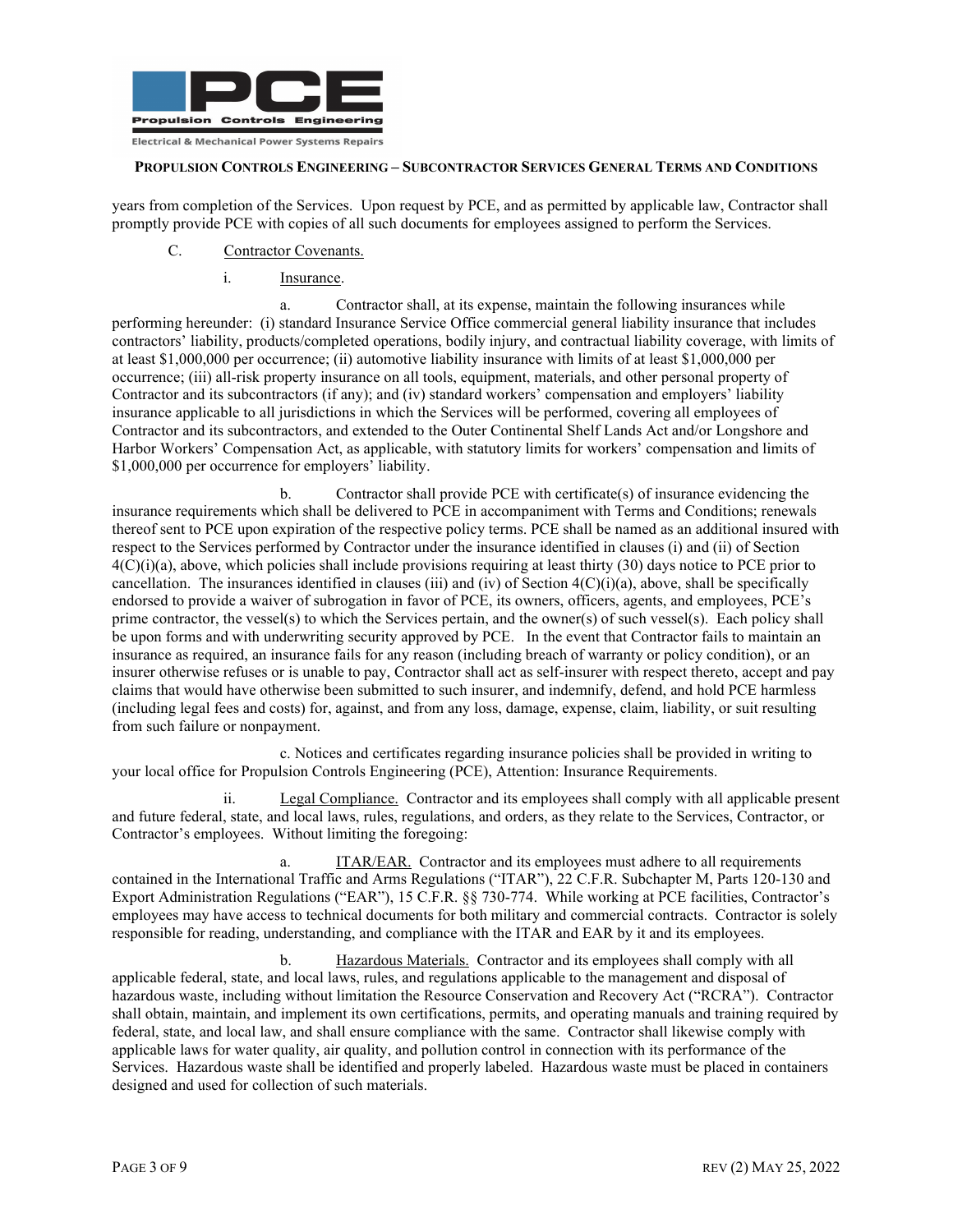

c. Prohibition of Gifts and Gratuities. PCE personnel owe complete loyalty to PCE and are forbidden from accepting money or things of value from any supplier of goods and services. Contractor warrants for itself and its agents, owners, stockholders, and other principals that no employee of PCE has any financial interest in Contractor, and that Contractor has not and will not give anything of value to any employee of PCE; except that the foregoing prohibition shall not apply to promotional items or commemorative items having a value of less than twenty-five dollars (U.S. \$25.00) or food and refreshments served during business meetings.

#### d. Provisions Applicable to Government Contracts

(1) Anti-Kickback Act. The terms of the Anti-Kickback Act of 1986, 41 U.S.C. §§ 51-58, its implementing regulations, and prime contract clauses associated with the Order shall apply to the provisions of Services hereunder, and Contractor shall not provide or attempt to provide any money, fee, commission, gift, gratuity, thing of value, or compensation of any kind directly or indirectly to PCE or any employee of PCE for the purpose of obtaining any Order from PCE;

(2) Federal Procurement Act. The terms of the Office of Federal Procurement Policy Act, 41 U.S.C. § 423, and its implementing regulations shall apply to the provisions of Services hereunder, and Contractor may not directly or indirectly (A) make any offer or promise of future employment or business opportunity, (B) offer, give, or promise to offer or give (either directly or indirectly) any money gratuity or other thing of value to any procurement official, or (C) solicit or obtain, directly or indirectly, from any officer or employee of such agency any proprietary or source selection information regarding any procurement; and

(3) Federal Acquisition Regulations. The Order shall be subject to any applicable Federal Acquisition Regulations ("FAR") and Defense Federal Acquisition Regulations ("DFAR") in effect on the effective date of PCE's associated prime contract, all of which are incorporated herein by this reference. Upon request by Contractor, PCE will either furnish copies of FARs or DFARs incorporated herein or will direct Contractor to publicly available resources to obtain such FARs or DFARs. Also incorporated fully by reference are all restrictions/requirements contained in any such government contract, including but not limited to any Naval Sea Systems Command ("NAVSEA") requirements pertaining to travel costs, government property, vessel protection, and the Government-Industry Data Exchange Program.

iii. Maximum Permissible Prices. Contractor warrants that the Order prices shall not exceed those maximum prices permissible under any applicable regulations, rules, or orders issued by any authorized governmental agency. If it is subsequently determined that such prices are in excess of any applicable limit, Contractor shall promptly refund such excess.

D. Confidential Information.

i. Use. Contractor shall keep all confidential and proprietary information that is disclosed by PCE to Contractor or otherwise becomes known to Contractor or its Representatives (defined below) in connection with the Services ("Confidential Information") in strict confidence and shall not disclose, reveal or otherwise make Confidential Information available to any person, or otherwise use the Confidential Information for any purpose other than providing the Services.

ii. Disclosure. Contractor shall limit the disclosure of Confidential Information to only its officers and employees (hereinafter "Representatives") who have a direct need to know such information in order to perform the Services, which Representatives shall agree to be bound by the provisions of this Section 4(D) before any Confidential Information is disclosed to them. Contractor is legally responsible for any breach of the terms of this Section 4(D) by its Representatives.

iii. Compelled Disclosure. If Contractor or any Representative is or becomes legally required to disclose any Confidential Information, Contractor shall provide PCE with prompt notice prior to disclosure and cooperate fully with PCE in obtaining an appropriate protective order or otherwise objecting to or limiting such disclosure.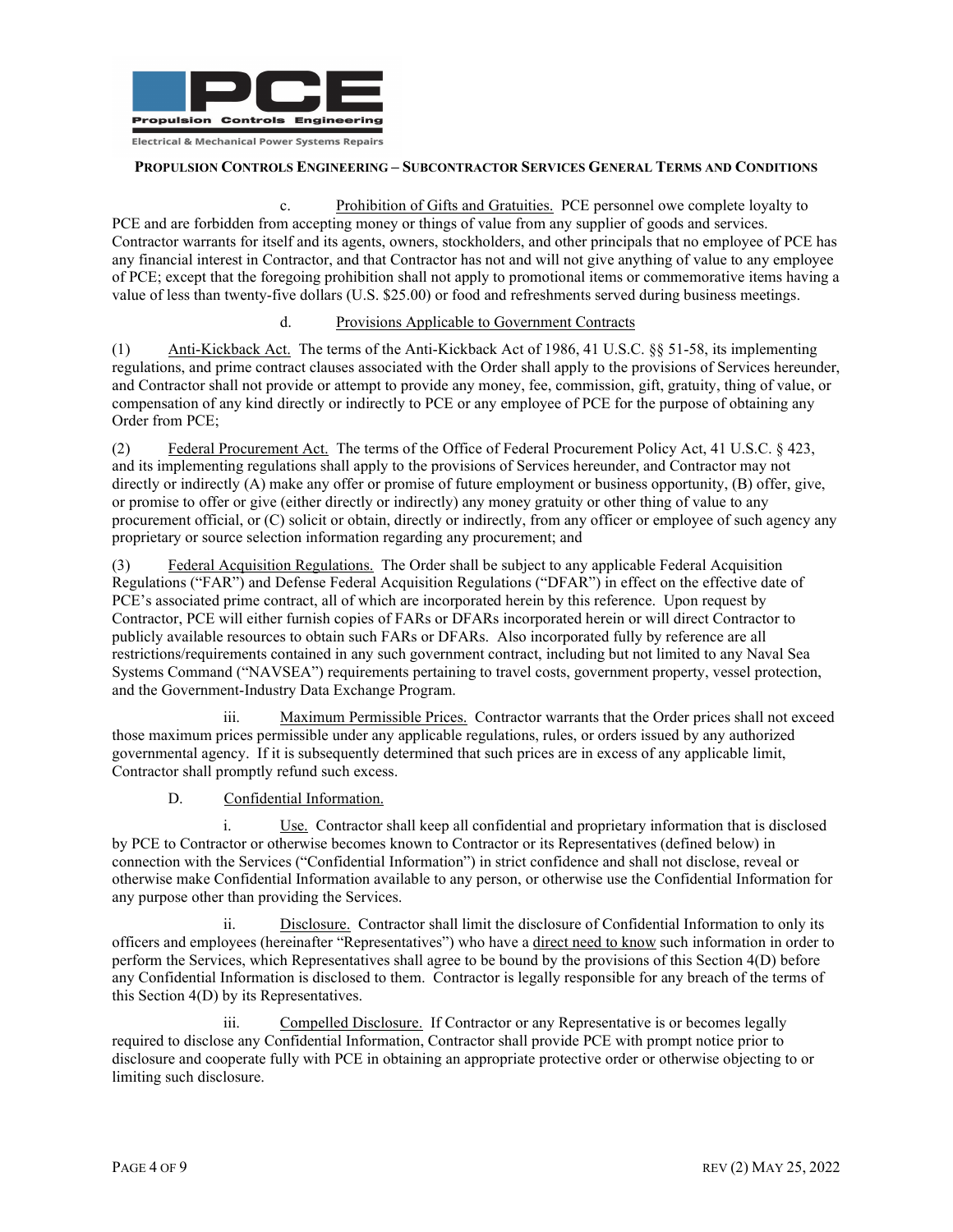

iv. Specific Performance. PCE shall be entitled, without waiver of any other remedy, to injunctive or other equitable relief to require specific performance or otherwise to prevent or remedy a breach of the provisions of this Section 4(D). Contractor expressly waives the defense that a remedy in damages will be adequate and any requirement in an action for specific performance to enforce this Section 4(D) that PCE post a bond or equivalent security as a condition to obtaining such specific performance.

E. Non-Solicitation. While the Services are being performed, and for a period of six (6) months thereafter, neither Contractor nor any Representative shall, directly or indirectly through another person, (a) induce or attempt to induce any employee of PCE to leave PCE's employ, or in any way interfere with the relationship between PCE and any of its employees, or (b) induce or attempt to induce any customer, supplier, licensee, licensor, franchisee or other business relation of PCE to cease doing business with any such person, or in any way interfere with the relationship between any such customer, supplier, licensee or business relation and PCE (including, without limitation, making any statement that is intended or reasonably calculated to disparage or discredit PCE).

F. Intellectual Property. Contractor, on behalf of itself and its employees, assigns to PCE all rights, title, and interest in all materials and information prepared or developed by Contractor and/or its employees in connection with the Services, including, but not limited to, documents, drawings, calculations, maps, sketches, notes, reports, data, designs, technical information, technologies, manufacturing and production processes, models and samples ("PCE IP"), whether delivered to PCE or not. Contractor shall deliver all PCE IP along with any materials furnished to Contractor or its employees by PCE upon request, and in any event upon termination of the Order.

Contractor represents and warrants that it has all right, title, and interest in and to all intellectual property that will be used by it in the performance of the Services. Contractor shall hold and save PCE and its successors and assigns, harmless from and against all and every claim, demand, liability and/or expense of any kind, including without limitation legal and other expenses of defending any suit for infringement of patents or other intellectual property rights, or for the use of any patented or otherwise protected invention, process, article, or device that has been or may be adopted or used in the construction of any of the goods furnished in this Order.

G. Contingent Fees. Contractor has not employed or retained any Person to solicit or secure this Order upon an agreement or understanding for commission, percentage, or brokerage work contingent fee, excepting bona fide employees or bona fide established commercial or selling agencies maintained for the purpose of securing business.

H. Non-Exclusivity of Representations and Warranties. The representations and warranties specified herein shall be in addition to any such standard warranty or guaranty of Contractor and any warranties otherwise created by operation of law. All warranties shall be for the benefit of both PCE and its customers.

#### **5. Termination and Remedies.**

A. Termination in all Cases. The Order may be terminated:

i. By PCE. (a) After ten  $(10)$  days written notice from PCE, if Contractor is in default of any of its representations, warranties, or covenants hereunder, and such default is then continuing; (b) if Contractor becomes insolvent; (c) if Contractor is the subject of a voluntary or involuntary petition in bankruptcy that is not vacated within thirty (30) days of filing; (d) if a receiver or trustee is appointed for Contractor's business and such appointment is not vacated within thirty (30) days of such appointment; (e) if Contractor executes an assignment for the benefit of creditors; or (f) if PCE's customer refuses to accept any or all of the Services for any reason.

In addition, and without limitation of other rights or remedies for Contractor's failure to meet any required delivery schedule, PCE may terminate this Order with respect to of any unperformed portion of the Services, and without liability to PCE, may purchase goods/services identified in this Order elsewhere if Contractor fails to make progress that, in PCE's sole opinion, is necessary to meet the required delivery dates, and to charge Contractor with all damages arising from such cancellation and order with other providers. Notwithstanding the foregoing, if this Order covers goods to be manufactured to specifications and if either delivery or progress thereon is delayed for reasons beyond Contractor's control and PCE shall cancel as above permitted, Contractor shall receive compensation to the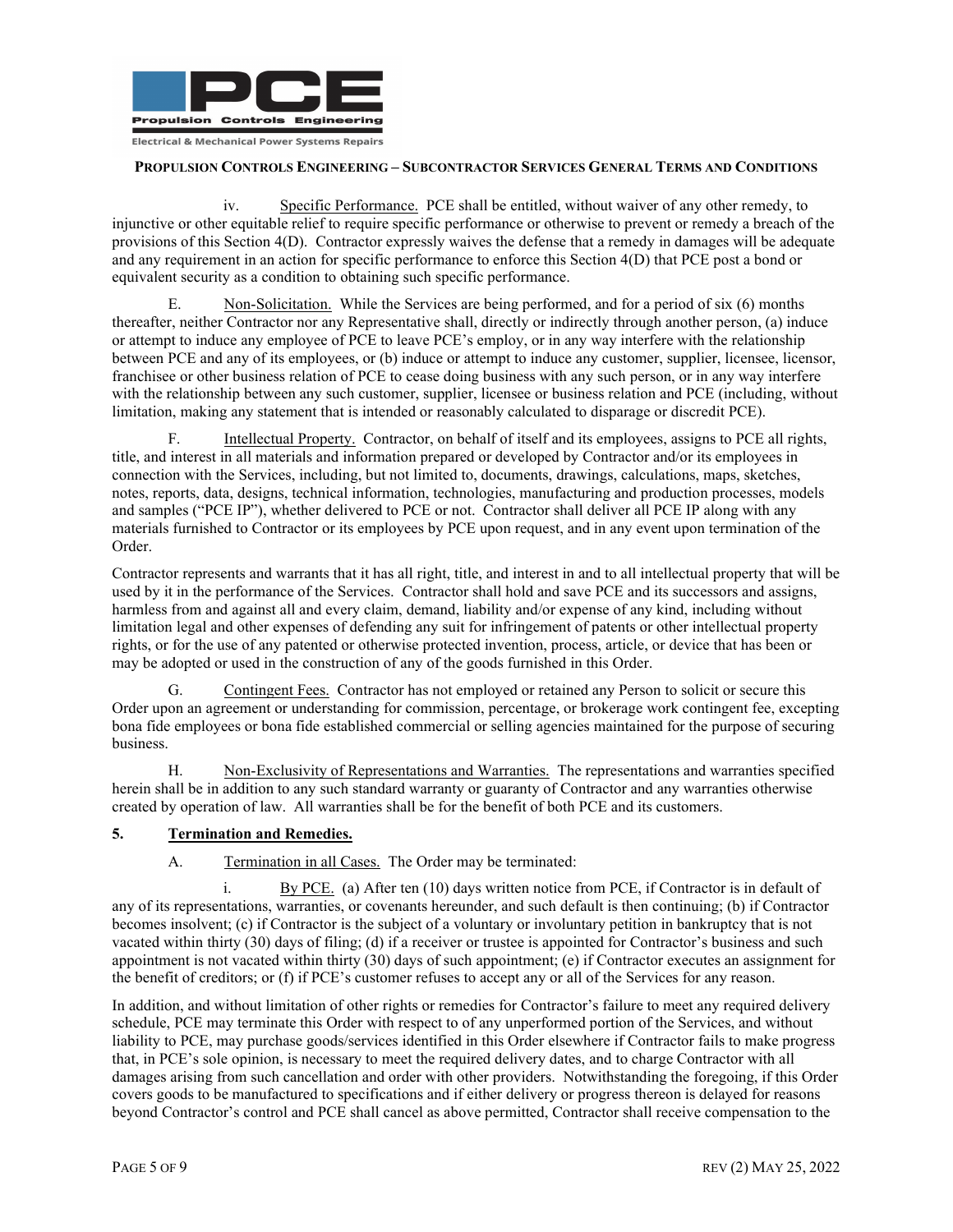

extent PCE is reimbursed by its customer, and acquires the finished product. Contractor shall: (1) place, as promptly as practical, all subcontracts and purchase orders for all necessary materials or components; (2) adhere to but not unreasonably anticipate the schedule of delivery set forth herein; (3) promptly notify PCE of any anticipated delayed delivery, but without prejudice to PCE's rights hereunder; and (4) cause similar provisions to be included in all subcontracts in purchase orders hereunder.

ii. By Contractor. (a) After ten (10) days written notice from Contractor, if PCE is in default of any of its representations, warranties, or covenants hereunder, and such default is then continuing; (b) if PCE becomes insolvent; (c) if PCE is the subject of a voluntary or involuntary petition in bankruptcy that is not vacated within thirty (30) days of filing; (d) if a receiver or trustee is appointed for PCE's business and such appointment is not vacated within thirty (30) days; or (e) if PCE executes an assignment for the benefit of creditors.

B. Contractor's Post Termination Obligations. Upon written notification of Termination in accordance with Section 5(A)(i), above, Contractor shall:

i. discontinues all Services on the best possible terms;

ii. assign to PCE all rights, title, and interest of Contractor under terminated subcontracts of Contractor, if any;

and

iii. subject to PCE's prior approval, settle all outstanding liabilities and subcontract clauses;

iv as directed by PCE in writing, transfer title and deliver to PCE or such party as PCE designates, fabricated or unfabricated parts, work in-process, and other materials produced or required for the terminated Services, including but not limited to, plans, drawings, or other information as would be required under the Order.

C. Contractor's Post Termination Claims. Within thirty (30) days after receipt of notice of termination in accordance with Section 5(A), Contractor shall submit to PCE, in such form as PCE may reasonably direct, a claim for all costs through the effective date of termination. Any dispute over Contractor's termination claims shall be resolved in accordance with the provisions of Section 7, below. Failure to provide such claim within the period stated shall bar recovery of any damages in connection with such termination.

# **6. Liability and Indemnification.**

A. Contractor's Liability and Indemnity. Contractor shall be liable for, and shall indemnify, defend, and hold PCE harmless for, against, and from (including legal fees and costs), any expense, claim, liability, proceeding, or suit arising out of or relating to (a) loss or damage occurring as a result of any breach of Contractor's representations, warranties, or covenants herein; (b) loss or damage to tools, equipment, or other personal property of Contractor or its employees, howsoever caused; (c) loss or damage to real property or personal property of PCE or any other person or entity resulting from performance of the Services by Contractor or its employees; and (d) the bodily injury, illness, or death of Contractor's employees. In furtherance of the foregoing, Contractor waives any immunity from suit or exclusivity of remedy afforded by workers' compensation or similar laws.

B. PCE's Liability and Indemnity. PCE shall be liable for, and shall indemnify, defend, and hold Contractor harmless for, against, and from (including legal fees and costs), any expense, claim, liability, proceeding, or suit arising out of or relating to loss or damage occurring as a result of any breach of PCE's representations, warranties, or covenants herein.

PCE may, in its sole discretion, require that any Contractor claim for damages resulting from an act, omission, or order of PCE's prime contractor be made directly against such prime contractor, and upon such election, Contractor shall have full responsibility for such proceedings and shall bear all expenses, including attorney's fees in connection therewith; provided however, that Contractor shall not be deemed to be the agent or attorney for PCE in connection with such claim or as a result of such election.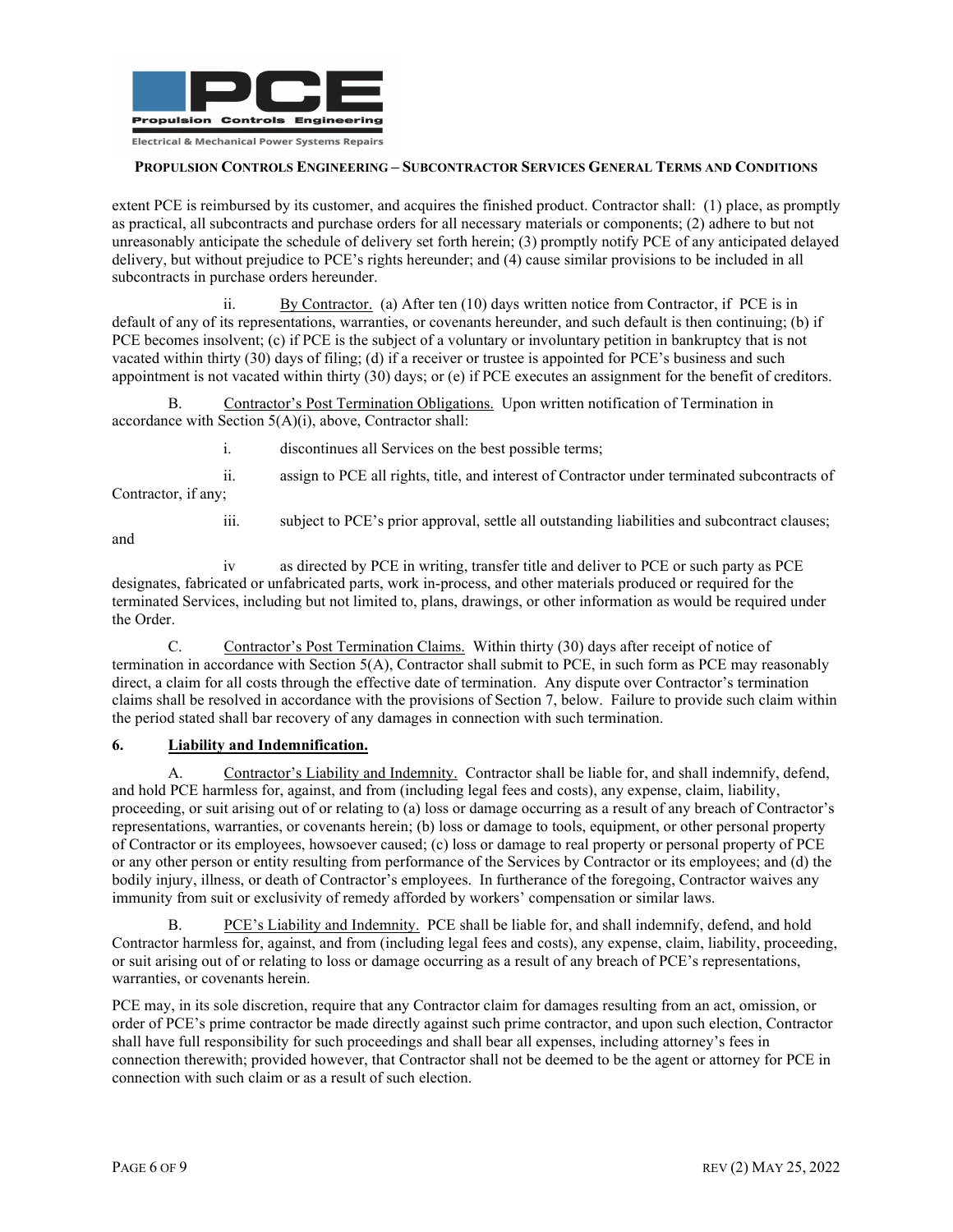

C. Right to Cover. In addition to and without limiting any other right or remedy hereunder, if PCE terminates the Order in whole or in part as provided in Section 5(A), above, PCE may, upon such terms and in such manner as it may deem appropriate, arrange for the completion of the Services by one or more third parties. If the cost to PCE of the work procured to complete the Services exceeds the price for the Services stated in the Order, Contractor shall be liable for such excess in addition to any other damage(s) arising hereunder.

D. Limitation of Liability. No party shall be liable to the other hereunder for any special, indirect, incidental, consequential, or punitive damages, nor any loss of goodwill, data or loss of use arising out of, resulting from, or in any way connected with the performance or breach of the Order, even if such party was advised of the possibility of such damages. In addition to the foregoing, any claim by PCE for indemnification resulting from a breach by Contractor of its warranty made in Section 4(A)(i), above, must be first made via demand to Contractor before the later of (i) ninety (90) days following Contractor's completion and PCE's final acceptance of the Services, or (ii) such later period of time specified in the Order or any Incorporated Provision.

E. Remedies Non-Exclusive. The rights and remedies of the parties provided herein shall not be exclusive and are in addition to any other rights and remedies provided by law.

#### **7. Dispute Resolution.**

A. Arbitration. In the event any dispute arises between the parties hereto, such dispute or disputes shall be settled by binding arbitration in San Diego, California, in accordance with the rules of the American Arbitration Association then in effect. Any award rendered by the Arbitrator(s) shall be final, binding and nonappealable and judgment may be entered upon it in accordance with the applicable law in any court having jurisdiction thereof.

B. Choice of Laws. This Agreement shall be construed and enforced in accordance with the laws of the State of California without reference to its conflict of laws provisions. In any claim, controversy, dispute, action, or proceeding relating to this Agreement, the non-prevailing party or parties shall pay all litigation expenses of the prevailing party in addition to all other relief granted. If no party wholly prevails, the party or parties that substantially prevail shall be awarded such litigation expenses. Litigation expenses shall include costs and reasonable attorneys' fees incurred by the prevailing party or parties during the proceeding, including upon appeal and in any administrative, quasi-judicial, or arbitration proceeding.

Additional Provisions Applicable to Government Contracts. If a Government contract order number appears on the Order, and in addition to the provisions of this Section 7, all claims by either party hereunder shall be subject to the provisions of the Contracts Disputes Act of 1978, 41 U.S.C § 601, et seq.

#### **8. Cyber Security/Cyber Incident Reporting**.

- A**.** Subcontractor warrants that it shall protect covered contractor information and certifies it is complaint with the requirements of FAR 52.204-21 and, as applicable, DFAR 252.204-7012 and its associated subparts. The Subcontractor and all its employees shall abide by the following additional safeguards:
- 1. Report any breaches or data leaks as follows:
	- a. If the Subcontract falls under a DoD Prime contract or the breach/data leak concerns DoD contractor information: DIBnet
	- b. For other agencies: contracting officer
	- c. To the Prime Contractor
- 2. Notify Prime when major changes to processes involving covered contractor information occur.
- 3. For areas in which compliance is not yet met, Subcontractor warrants that it has a compliance program in place and Subcontractor's program is regularly meeting milestones toward compliance. Subcontractor shall provide copies of its compliance program and milestones upon Prime Contractor's request.
- 4. Covered contract information is defined in FAR 52.204-21.
	- B. CMMC/NIST 800-171 Compliance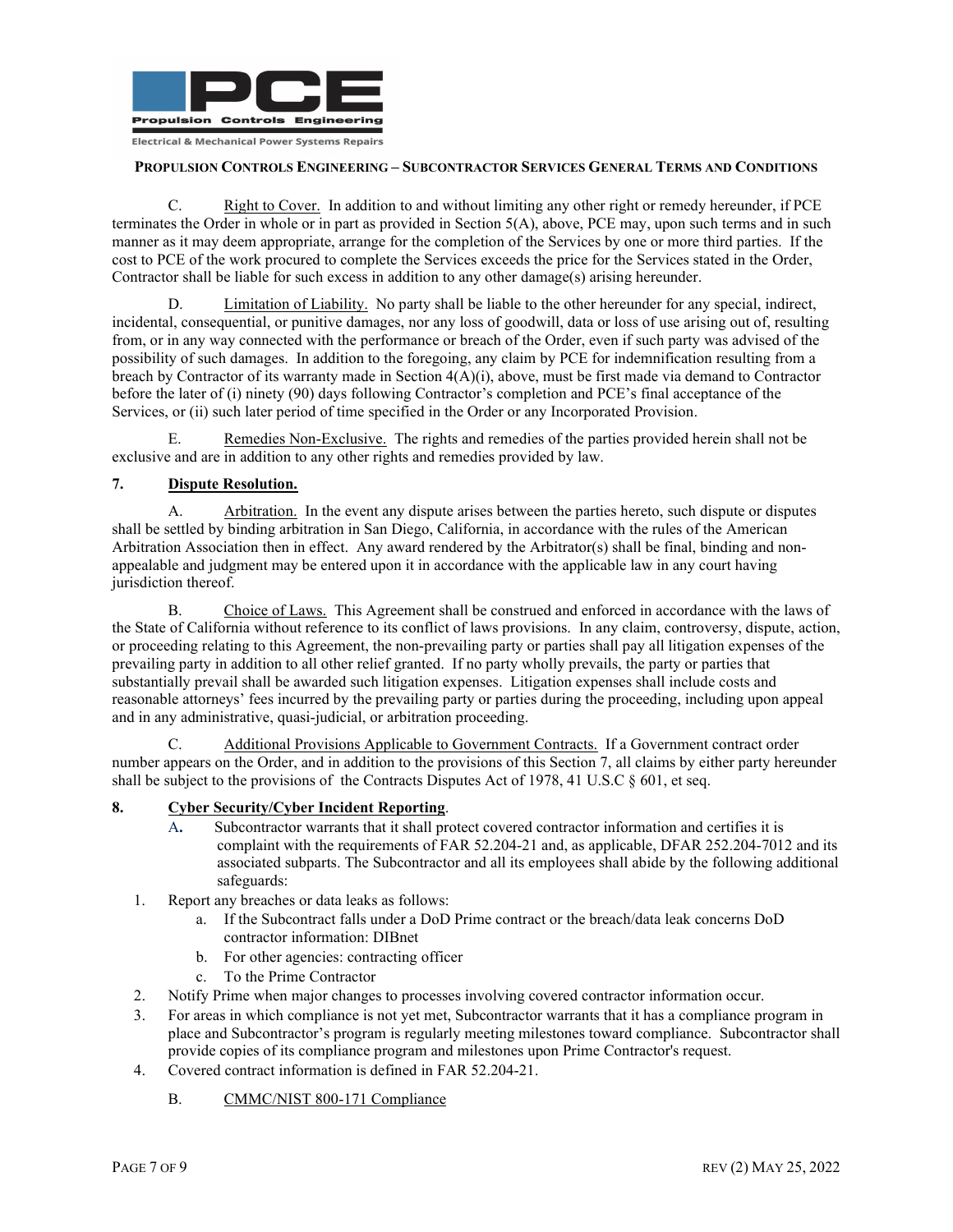

- 1. Seller represents and certifies compliance with DFARS 252.204-7012, or that Seller qualifies for a COTS exception as set forth in DFARS 204.7304.
- 2. Seller certifies that it:
	- a. Solely provides COTS items as defined in Federal Acquisition Regulation 2.101 and qualifies for exception to DFARS 252.204-7012 as prescribed in 204.7304. OR
	- b. Complies with the requirements of 252.204-7012 Safeguarding Covered Defense Information and Cyber Incident Reporting.
- 3. DFARS 252.204-7020 (This section does not apply to COTS sellers)
	- a. Seller certifies that they have a System Security Plan in place.
		- b. Seller certifies that they have completed the Basic Assessment using the NIST SP 800-171 DoD Assessment Methodology.
		- c. Seller certifies they have entered a score into the DoD Supplier Performance Risk Systems (SPRS).

# **9. Miscellaneous.**

A. Incorporated Provisions. In addition to, and without limitation to Section 4(C)(ii), Contractor shall be bound by the provisions of PCE's associated prime contract (if any) applicable to the Services in the same manner as PCE is bound to its prime contractor thereunder and as though such provisions were a part of these Terms and Conditions (together with any provisions incorporated pursuant to Section 4(C)(ii) hereof, the "Incorporated Provisions"). Without limiting the foregoing, PCE shall have the benefit of all rights, remedies, and redress against Contractor that its prime contractor has against PCE under such document(s) with respect to the Services. In undertaking to perform the Services, Contractor expressly acknowledges that all prime contract documents have been made available to it, and Contractor assumes the obligation to familiarize itself with those provisions of the prime contract documents, identify the Incorporated Provisions specified therein, and ensure compliance with the same by it and its Representatives. Notwithstanding the foregoing sentence, in the case of a direct conflict between the terms of the Prime Contract Documents and the Order and/or these Terms and Conditions, the terms specified in the Order and/or these Terms and Conditions shall prevail; except to the extent that PCE's rights or remedies under its associated prime contract would be prejudiced thereby, in which case, the Incorporated Provisions shall prevail, but only to the extent necessary to preserve such rights or remedies of PCE thereunder.

B. No Waiver. The failure of either party to insist upon strict performance of any term or condition hereunder or to exercise any rights or remedies shall not be construed as a waiver of rights to assert any of the same or to rely upon any such term or condition at anytime thereafter.

C. Severability. If any provision or the scope of any provision of these Terms and Conditions is unenforceable or too broad in any respect whatsoever to permit enforcement to its full extent, such provision(s) shall nonetheless be enforced to the maximum extent permitted by law, and the parties consent and agree that such provisions shall be curtailed only to the extent necessary to conform to applicable law. In the event of any conflict or inconsistency between any provision of these Terms and Conditions and any schedule, Order, acknowledgement, or similar document issued by either party in connection herewith, the provisions of these Terms and Conditions shall control.

D. Survival. The provisions of Sections  $4(D)$ ,  $4(E)$ ,  $4(F)$ , and 6 shall survive termination of these Terms and Conditions and any associated Order for any reason.

Headings. The headings of the paragraphs of this Agreement are intended solely for convenience of reference and in no way define, limit, or extend the construction of the scope, extent, or intent of these Terms and Conditions or any provision hereof.

F. Counterparts and Facsimile Signatures. These Terms and Conditions and any Order may be executed in two or more identical counterparts, each of which shall be an original and all of which, taken together,